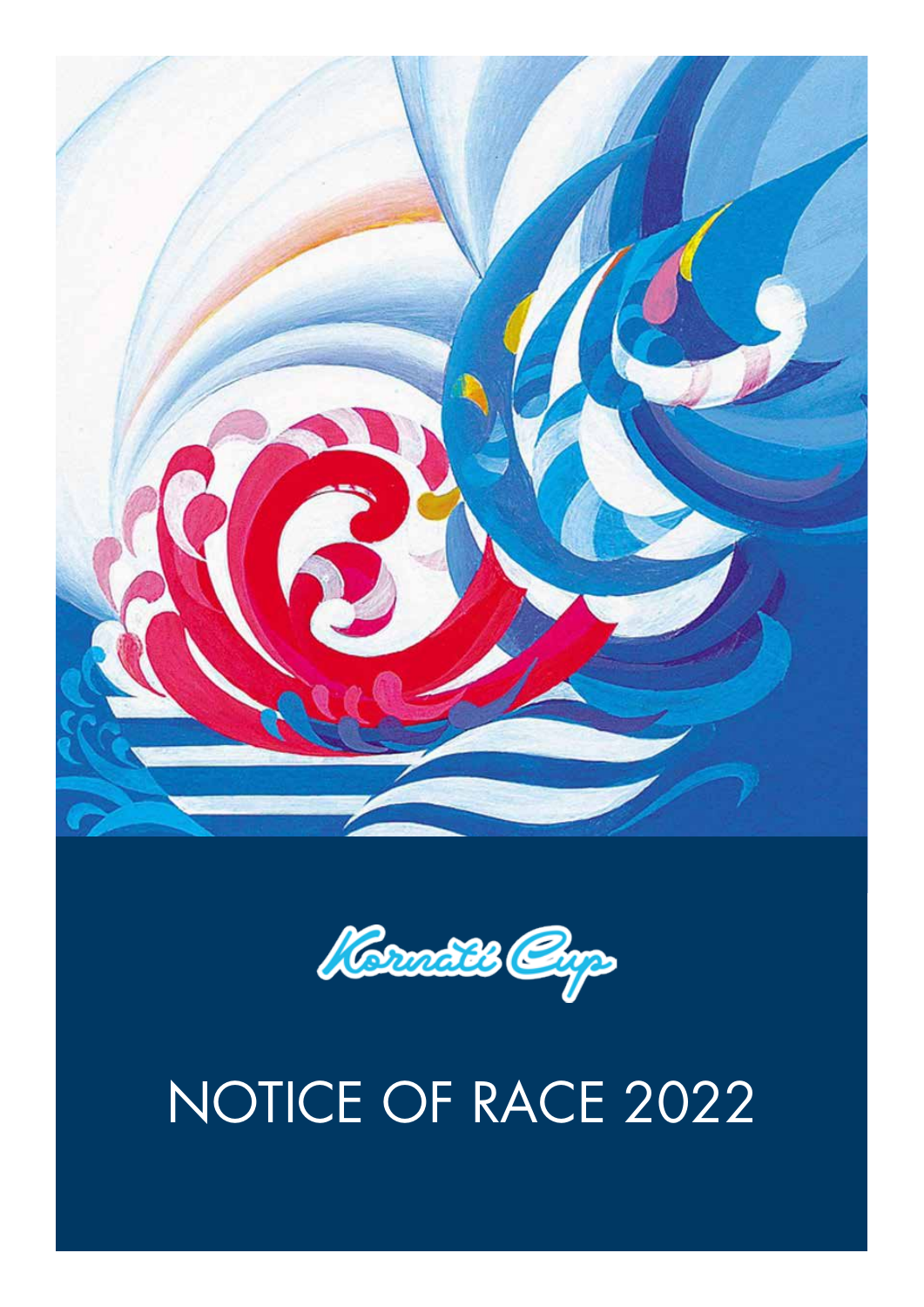### CHANGE OF THE NOTICE OF RACE FROM 20.04.2022

In the Communication section, the last sentence "As a service, all notices are also sent in a Whats-App group." is replaced by "As a service, all notices are also sent to a Telegram group."

### NOTICE OF RACE



OeSV-Regatta number: 10403 Date: 30th of April to 4th of May 2022 Organiser on Land: Pitter d.o.o. in cooperation wit Pitter Yachtcharter Organiser on Wat4er - Regatta: YC Kornati Murter / YK KUN / ORCA Event Management: Pitter Yachtcharter, Marin Katicin, Susanne Gigl und Ante Brzic Competition Management: Sport Consult, Gert Schmidleitner (IRO) Race Committee and Protest Committee: YC Kornati Murter / YK KUN Estuary: Croatian coast in front of Murter and the Cronates

#### PREAMBLE:

The notation [NP] within a rule of the open call or within the sailing instructions means, that a participant cannot protest for breaching this rule.

#### RULES

The 21st Kornati Cup is subject to the race rules and regulations defined in the World Sailing Racing Rules. This includes in particular the rules of the ORC and the sailing instructions of the YK KUN. Concerning safety, Croatian regulations apply.

The minimum requirement for personal flotation devices is ISO 12402-5 (or equivalent).

Anti-doping regulations of the World Sailing and Austrian Anti-doping national act apply. Persons suspended or barred due to doping will not be permitted to participate.

Depending on the current situation of the Covid-19 pandemic, there may be special provisions for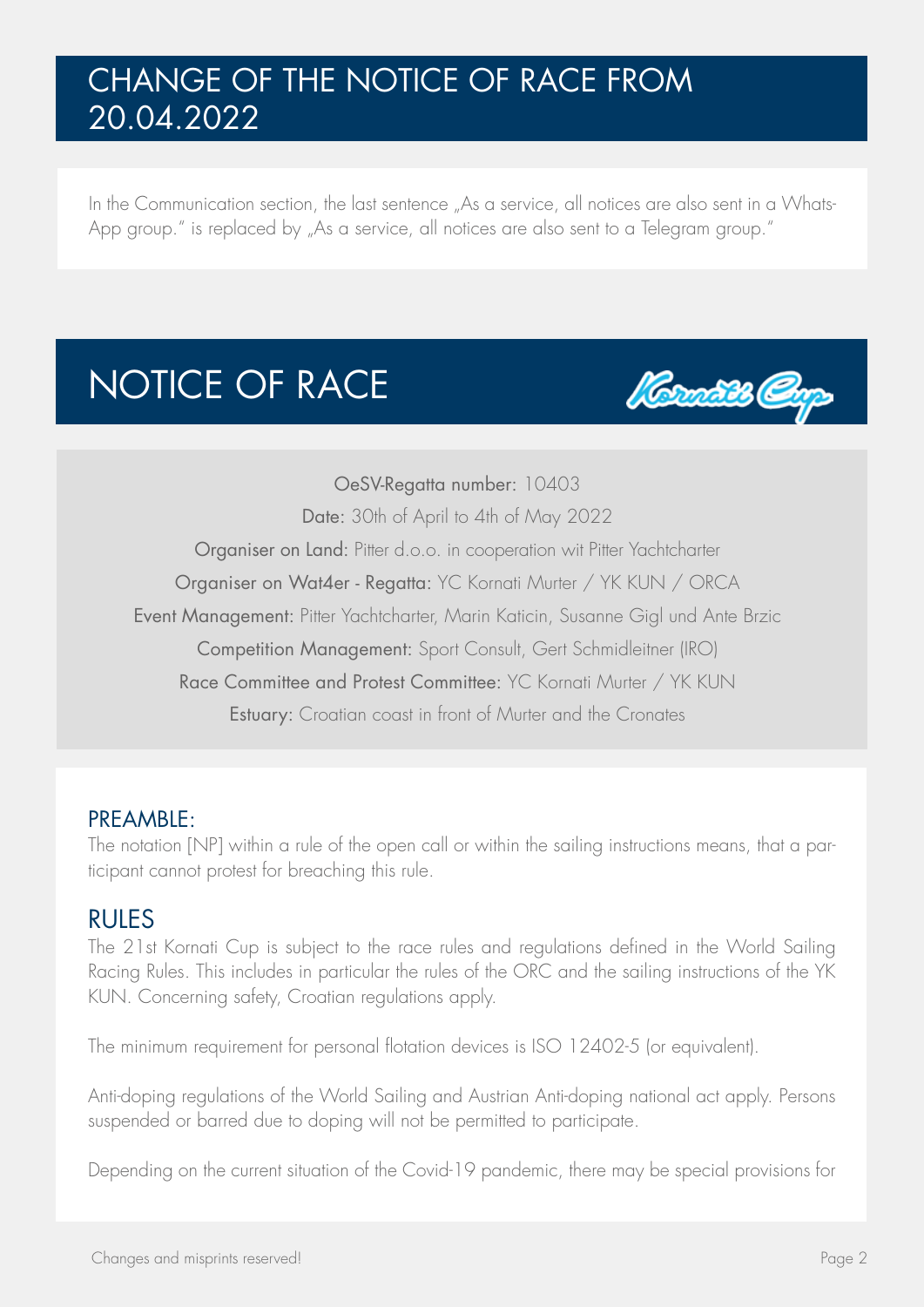

the event. As far as they concern the eligibility to participate (e.g. negative Covid-19 test required), these will then be published as timely as possible as an appendix to the notice of race. Insofar as they concern behaviour at the event (e.g. distances, wearing an mouth and nose protection), these are published as "Covid-19 provisions" on the notice board and have the status of a rule in the sense of the WRS. [DP]

For the one design classes (one design groups) the regulations of the OeSV apply.

Appendix T (Arbitration) will apply.

#### SAILING INSTRUCTIONS

The sailing instructions will be handed over upon registration and are available on the event website approximately one week before the event.

#### COMMUNICATION

The official notice board is located in the marina area at a suitable location. All notices are duplicated on the homepage. If a physical board for announcements does not make sense from a Covid-19 point of view, this does not apply and the announcements on the event website are considered official.

At the waterfront, official notifications can also be delivered to the participants via VHF. As a service, all notices are also sent in a WhatsApp group.

#### ADMISSION

Open for all slup rigged monohulls from 30 feet and multihulls. Monohulls exceeding 57 feet and catamarans exceeding 49 feet are subject to individual consent by Pitter Yachtcharter. Monohulls under 30 feet are just permitted, if they have a GPH smaller than 670 (without Spi smaller than 720).

All Yachts must have a valid HJS regatta vignette for 2022 and must disclose the number by the 30.03.2022 at Pitter Yachtcharter.

[NP] All monohulls must have a valid ORC- certificate for 2022. The ORC-certificate must contain exactly the sails with which the yacht takes part in the event. Yachts starting without a spinnaker require an ORC-certificate "Without Spinnaker". These must be sent to Pitter Yachtcharter by the 30.03.2022. Exempt are the one-design classes. For possible costs for amendments in the ORC measuring certificate, participants must compensate (as per current price list OeSV/HJS).

[NP] All multihulls must have a valid MOCRA rating for 2022 and must have handed this over to Pitter Yachtcharter by the 30.03.2022.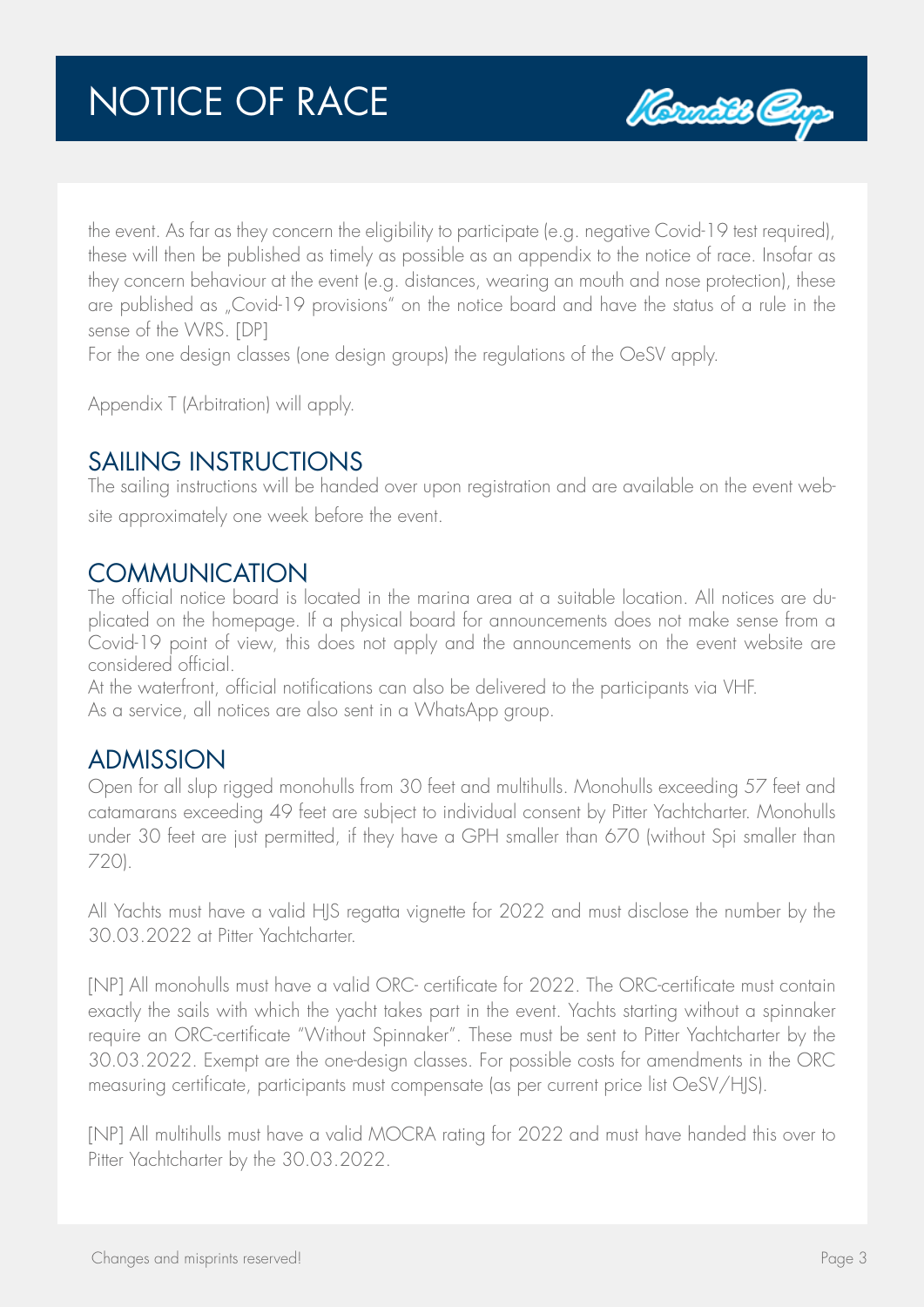# NOTICE OF RACE



The maximum weigh for MOCRA-Rating will be calculated as follows:

Empty weight from the user manual +

50%of the permitted load according to user manual +

generator, heating, air conditioning, solar system (weight according to description, brochure, internet,…)

Protest against a MOCRA-certificate because of weight inquiries are permitted only in case the certificate weight is higher than this calculated weight.

All boats of the class without spinnaker may use during the entire race only a storm jib and a headsail (Genoa). The booming out of the Genoa with the spinnaker boom included in the ORC certificate is permitted. Catamarans are to be sailed with spinnaker or gennaker.

The removal of furnishings, doors and equipment is prohibited. Yachts that use trapezes or outriggers, to shift the weight of sailors, are not permitted.

[NP] All skippers must comply with the lawful regulations for skippering yachts in Croatia. Skippers and co skippers must be registered members for the year 2022, within a national union or a national association. The member numbers must be registered within the race registration system by the 10.04.2022. All yachts must be fully insured.

#### REGISTRATION REGULATIONS

Registration must occur via the online registration system.

There are registration limitations of 110 boats (including multihulls), which will be adhered to without exception.

Follow this link to get up to date information on the registration status www.kornaticup.at. Registration order occurs via registration/payment receipt.

#### REGISTRATION FEES:

#### EVENT PACKAGE PER YACHT

| Monohull up to 50ft and multihull up to 46ft | € 280,00 |
|----------------------------------------------|----------|
| Monohull from 51ft and multihull from 47ft   | € 380,00 |

Includes: the entire organisation and handling, Austrian race committee, protest committee, evaluation of the races and creation of daily results and final results, provision of a sail maker, provision of a technical service team, provision of a diver, convoying boats.

Mooring fees within the marinas between the 01.05. and the 04.05.2022, entry fees to the Kor-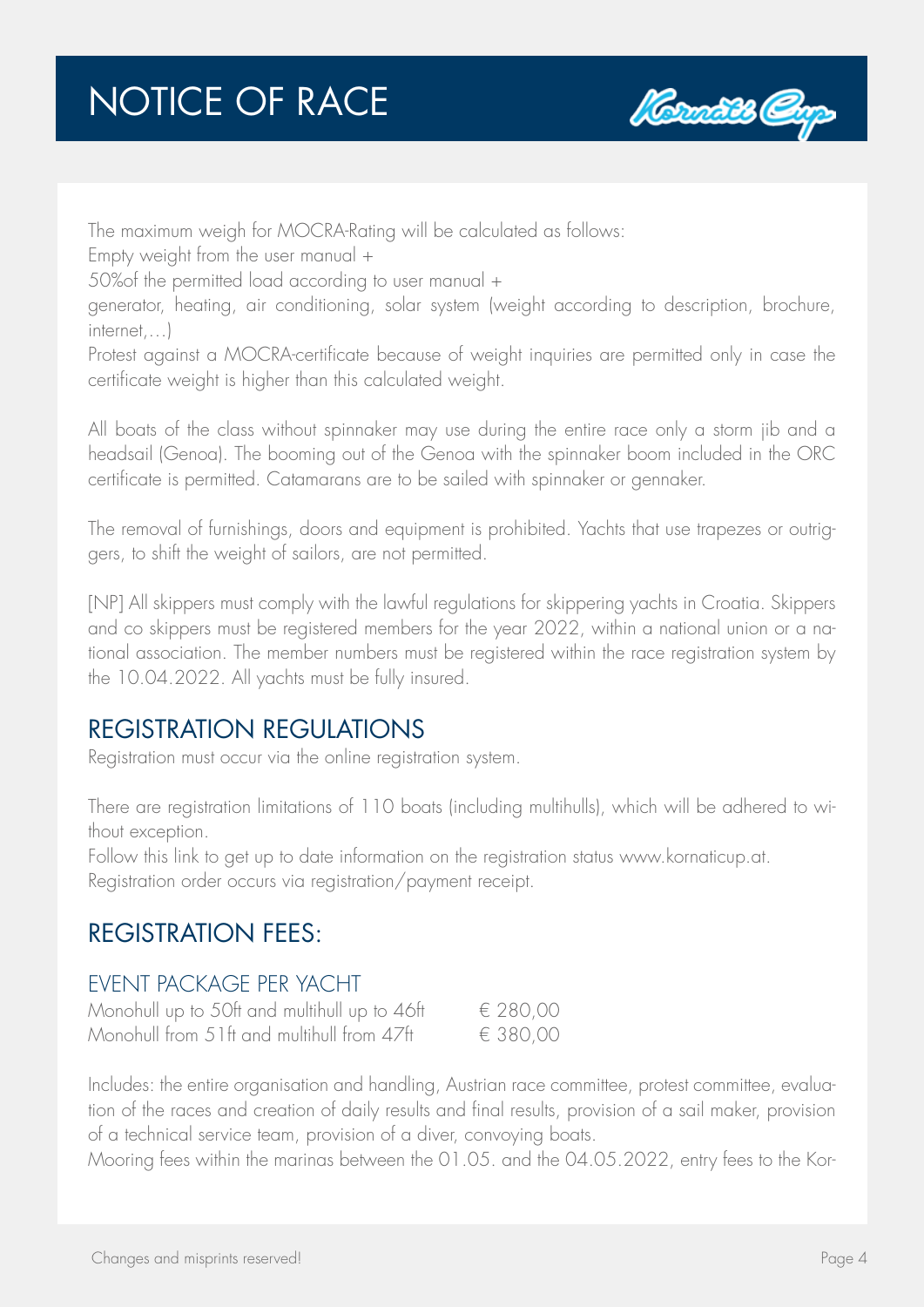

nati National park, administrative registration at authorities and port captain.

#### EVENT PACKAGE PER YACHT PARTICIPANT

EUR 310,00 (at least three persons are to be paid)

Includes: breakfast packages on Monday and Wednesday, opening dinner on Sunday, award ceremony dinner on Wednesday, dinner on event days Monday and Tuesday, varied supporting program with free beer and music, use of the marina facilities, Kornati Cup polo shirt, registration of the Participants, press support, daily reporting on the Internet, daily Kornati Cup TV, professional team of photographers - the pictures will be made available to each participant for private purposes on request. Multi-person organization team on site that takes care of the concerns. Medical emergency team.

The event package also includes the entry fee to the Croatian organizer Yacht Club Kornati in the amount of HRK 100, -.

#### METHOD OF PAYMENT

A deposit of EUR 500,00 is to be paid within 14 days of the registration. Boats, whose deposit is not paid within 30 days of the registration, will be erased from the registration list, so as to allow other participants to register.

The rest is due by the 30.03.2022.

#### CANCELLATION POLICY

Cancellation of boats before the 30.03.2022 the deposit expires.

Exceptions are cancellations due to travel restrictions due to COVID-9. In this case, the payment made will be reimbursed in form of a credit note.

Cancellations of boats after the 30.03.2022 the deposit for the event package expires ( $\in$  500,00); additionally, terms and conditions for cancellation of individual participants apply.

Cancellation of single crew members after the  $30.03.2022$ ,  $\epsilon$  100,00/person expires. For the rest of the paid money the participant will get a credit note.

Exceptions are cancellations due to travel restrictions due to COVID-19 or confirmed COVID-19 illnesses by at least 30% of the crew or the skipper. In this case, the payment made will be reimbursed in the form of a credit note.

In the event that the spread of the Corona Virus or regulations of the authorities in Austria, Slovenia or Croatia foreseeably severely impair or prevent the arrival or implementation of the event, the Kornati Cup can be cancelled.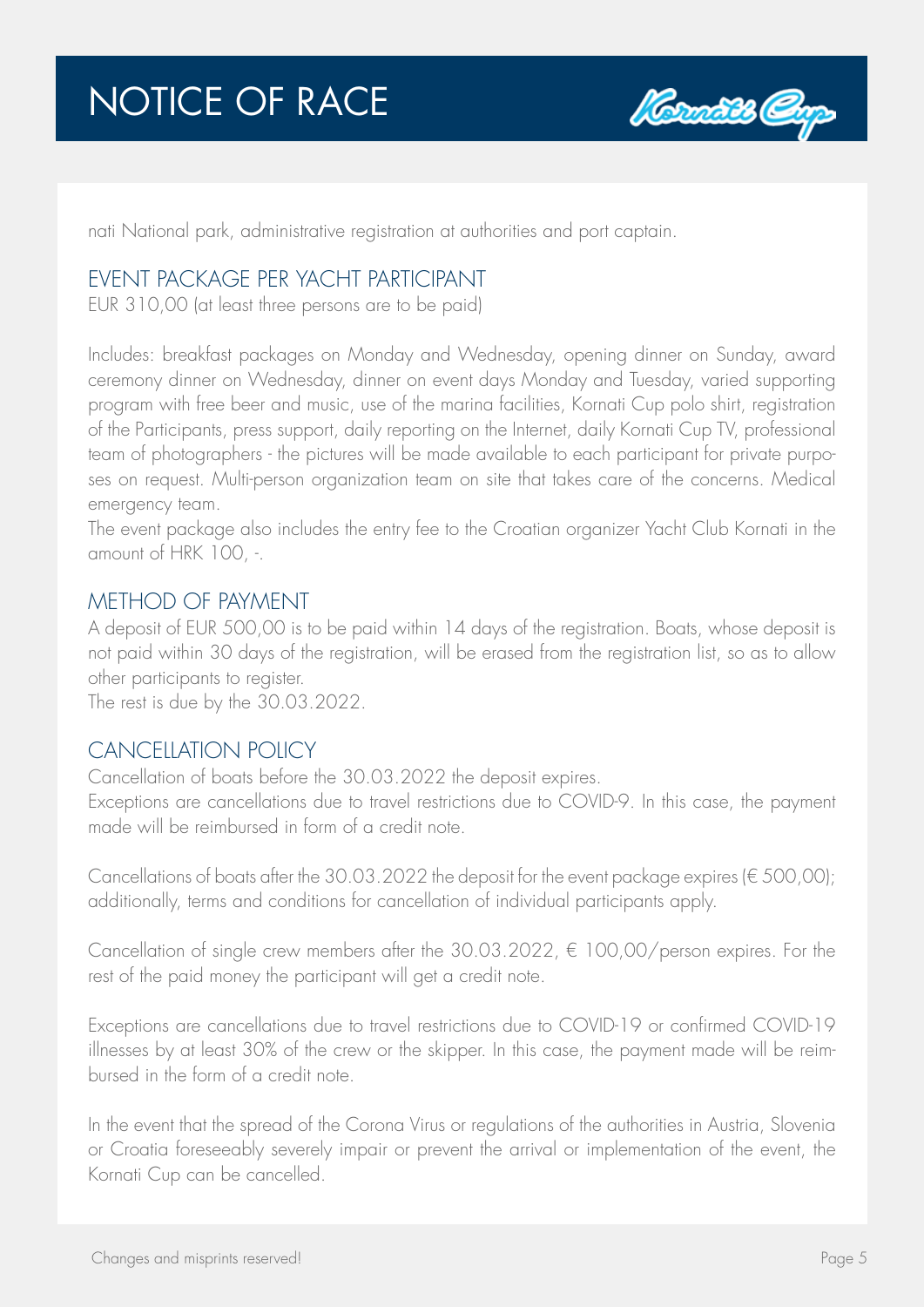

In the event that the event is cancelled, the participation fees will be fully refunded. Any cancellation fees for charter yachts are under no circumstances to be charged to the organizers.

#### MARKETING

Advertising space on sails, hulls and railings are subject to Pitter Yachtcharter approval. According to the Croatian sailing union charter, a fee can be applicable to participants.

Every other PR event or marketing tool during the race event is subject to Pitter Yachtcharter approval.

[DP] [NP] On participating yachts the following surfaces are assigned to the organiser's advertising: 20% of the bow hull, flags for the standing backstay and parts of the main boom.

#### REGISTRATION

All registration documents are sent by e-mail, these must be completed in advance of the event and returned by e-mail.

Registration times: Saturday, 30.04.2022, 13:00 until 18:00 Marina Kornati Biograd – for all yachts that have their berth in Biograd Marina Hramina Murter – for all yachts that have their berth in Murter

Sunday, 01.05.2022, 10:00 until 12:00 and 14:00 until 17:00 Marina Hramina Murter – all remaining participants

#### FIRST BRIEFING

Monday, 02.05.2022, 8:30 am

It is possible that only the skippers are allowed to attend this briefing, which is preferably held outdoors. Get timely information on the official notice board.

#### START OF THE FIRST RACE COURSE

Monday, 2nd of May 2022, 10:30 am – planned

#### RACE COURSES

Courses without distance and time limits around buoys and landmarks. A course short-cut is possible.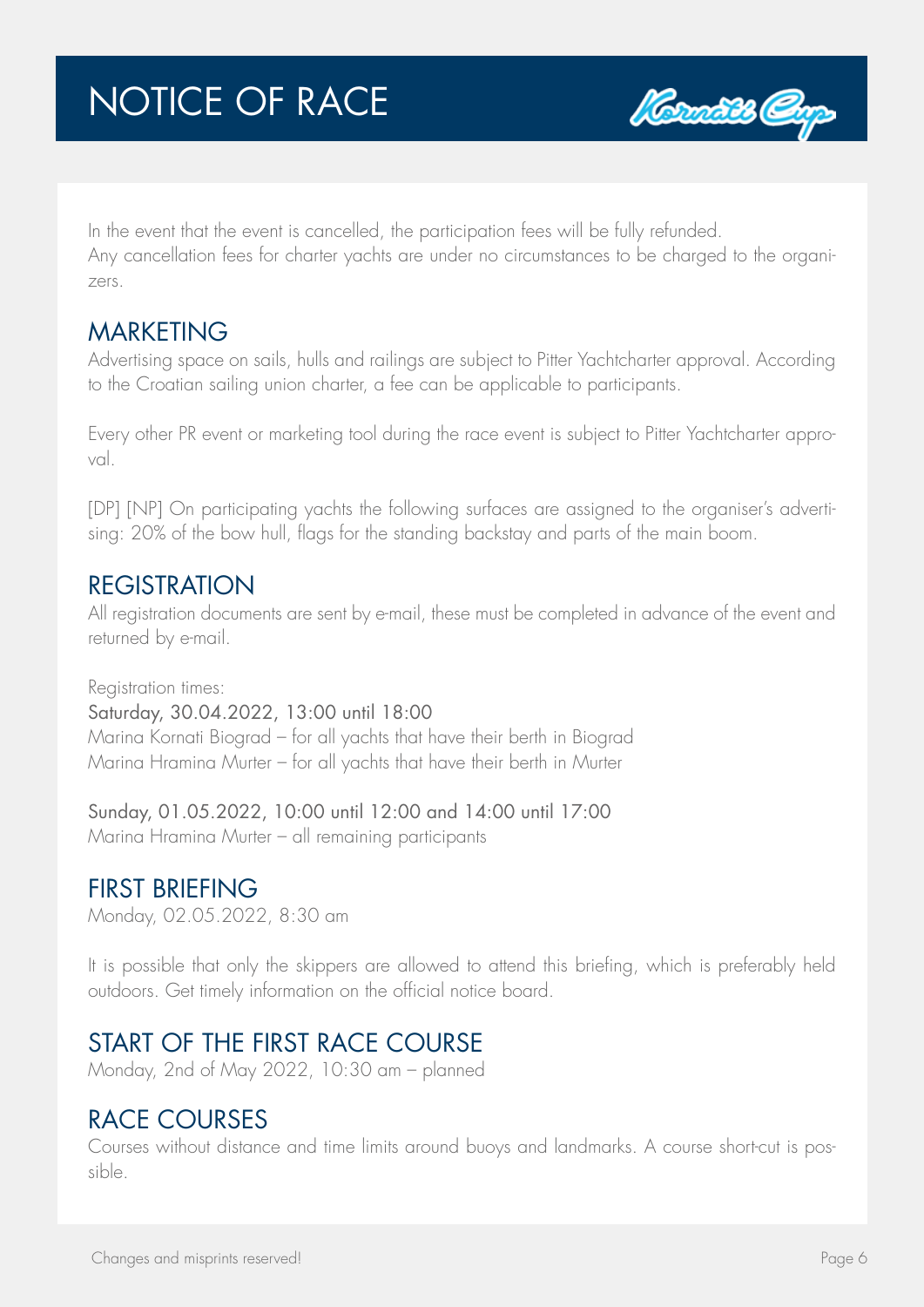

#### EVALUATION

There are 4 races planned. If 4 races are rated, the rating of the series of a boat is equal to the sum of its ratings in the races, with the exception of its worst rating. If less than 4 races are rated, the rating of the series of a boat is equal to the sum of its ratings in the races. The prizes are awarded even if only one race is sailed.

Assessment of the one-design classes without compensation.

Assessment of the monohulls according to ORC – Club Performance Curve (windward/leeward respectively Coastal/Long Distance).

Assessment of the multihulls according to MOCRA.

#### GROUPS

- one design class Bavaria Cruiser 41S mit Spinnaker (mit EPEX-Fock)
- one design class Bavaria Cruiser 41 mit Gennaker
- one design class Bavaria Cruiser 46 (Pitter Yachtcharter) mit Gennaker (job 2021)
- one design class Bavaria Cruiser 46 (Marina Hramina) mit Gennaker (job 2018)
- one design class Bavaria Cruiser 46 (Marina Hramina) mit Gennaker (job 2014/2015)
- Group ORC Dufour (with or without Spinnaker/Gennaker)
- Group ORC (with or without Spinnaker/Gennaker)
- **Multihulls with Spinnaker (MOCRA)**

Groups with less than 5 boats can be merged with other groups.

Participation in the one design classes and in the ORC Dufour group is only possible with yachts that are booked through Pitter Yachtcharter. Pitter Yachtcharter's approval is required for owner boats.

The group must be specified at registration and can be changed up to the 30.03.2022. Group changes after the 30.03.2022 need clearance from the organisers. The one-design boats will be assigned after the registration.

#### PRICES

- 1. 3. price in the one-design class Bavaria Cruiser 41S with spinnaker
- 1. 3. price in the one-design class Bavaria Cruiser 41 with gennaker
- 1. 3. price in the one-design class Bavaria Cruiser 46 PY with gennaker (job 2021)
- 1. 3. price in the one-design class Bavaria Cruiser 46 MH with gennaker (job 2018)
- 1. 3. price in the one-design class Bavaria Cruiser 46 PY with gennaker (job 2014/2015)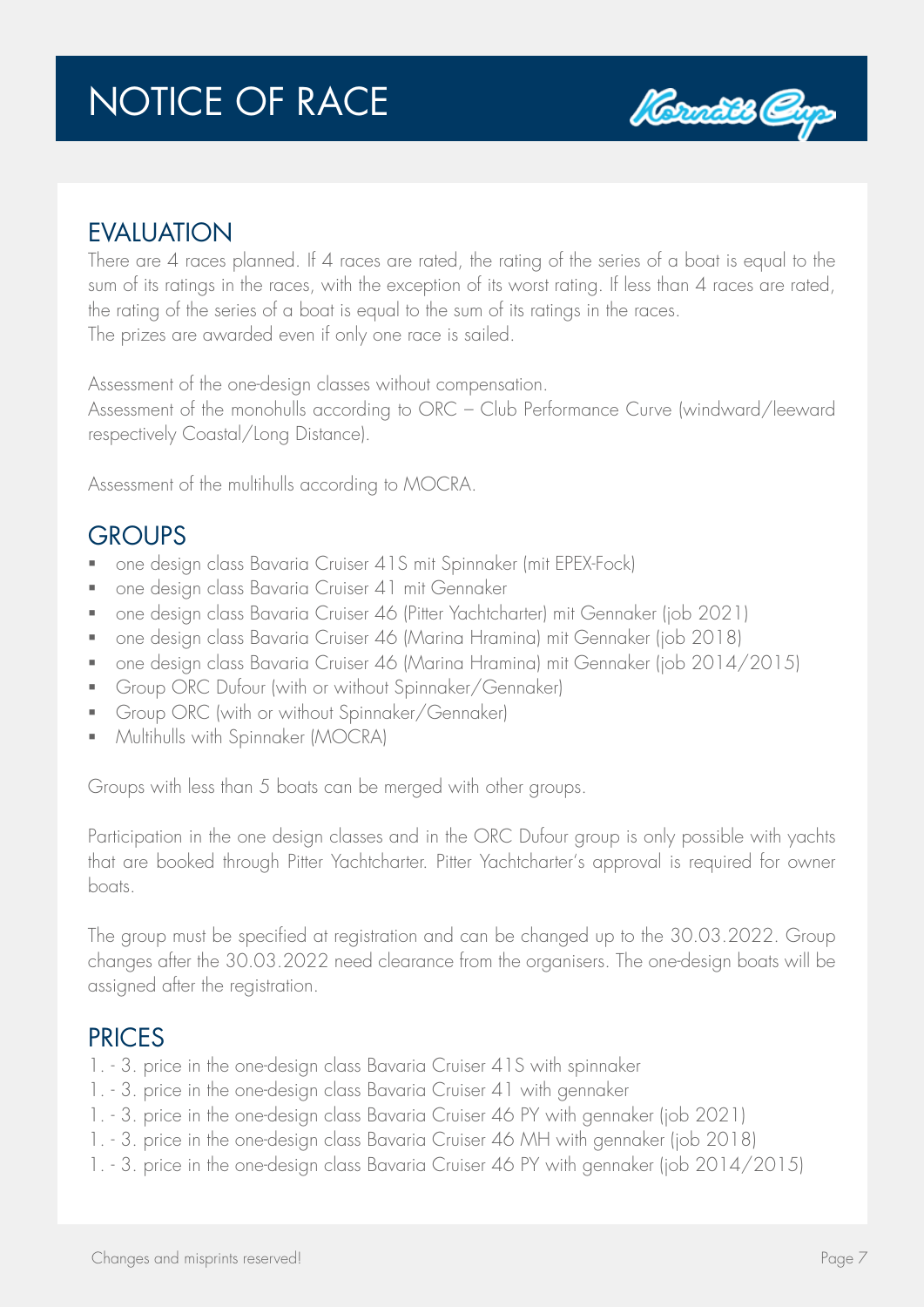# NOTICE OF RACE



- 1. 3. price in the group ORC Dufour (with or without spinnaker/gennaker)
- 1. 3. price in the group ORC (with or without spinnaker/gennaker)
- 1. 3. price for multihulls with spinnaker (MOCRA)

Blue ribbons and prices for the individual races in all groups

#### AUSTRIAN OFFSHORE TROPHY

The Kornati Cup is part of the regatta series of the Austrian Offshore Trophy.

#### PRIVACY POLICY

The processing of personal data (e.g. name, address, e-mail address or telophone number) is carried out in accordance with the guidelines of the Data Protecion Regulation (DSVGO) and the applicable Data Protection Act (DSG).

*Privacy Policy*

#### MEDIA AND PRESS RECORDINGS

Participants agree that recordings of the participating yachts and people on the water and on land will be made and that these may be transmitted or printed without restriction in image, video and sound and published on various social media channels.

#### **LIABILITY**

Participants sail at their own risk (WRS 3). The organisers are not liable for any losses, damages or injuries to people, yachts or other. This applies to situations on water and land.